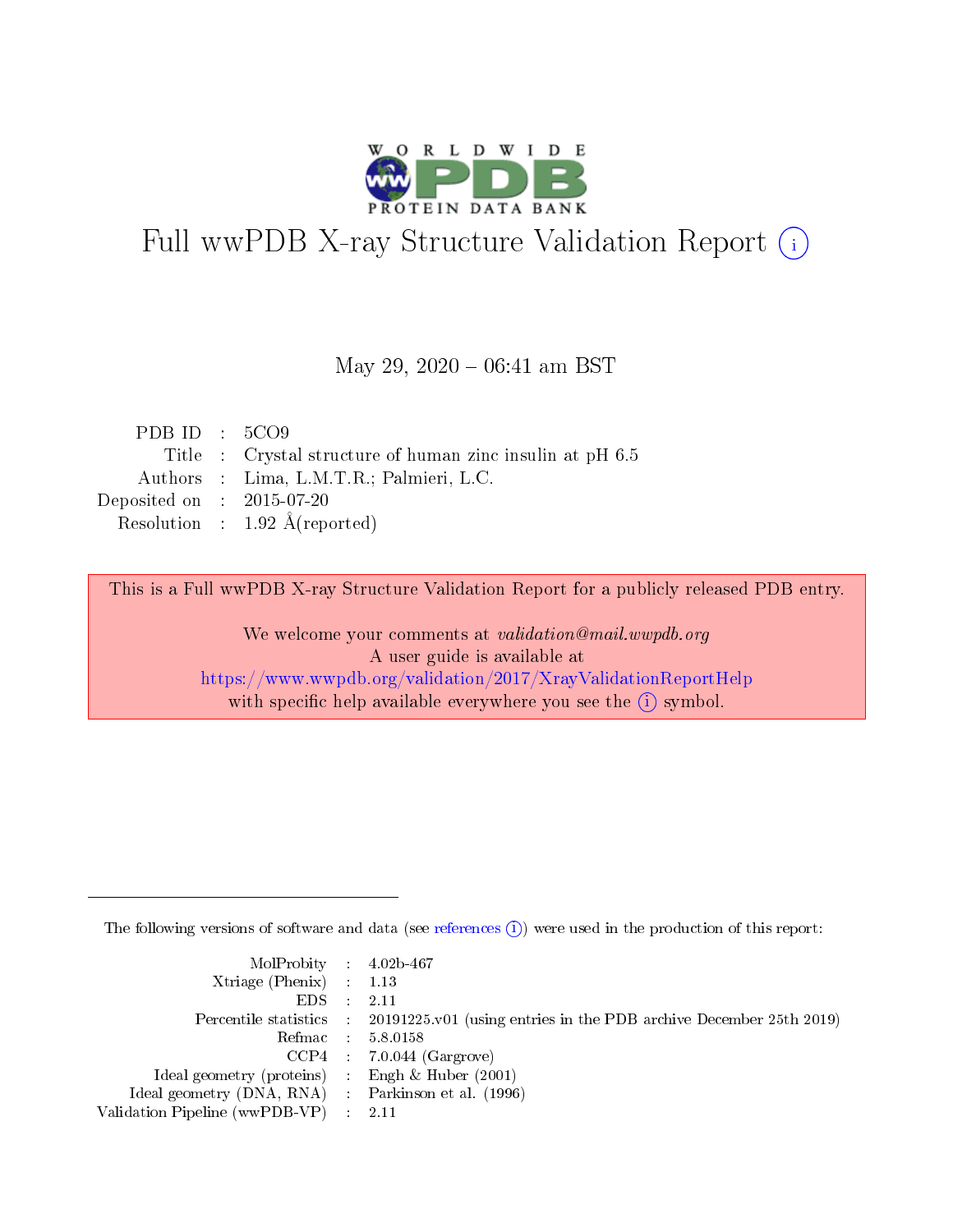# 1 [O](https://www.wwpdb.org/validation/2017/XrayValidationReportHelp#overall_quality)verall quality at a glance  $(i)$

The following experimental techniques were used to determine the structure: X-RAY DIFFRACTION

The reported resolution of this entry is 1.92 Å.

Percentile scores (ranging between 0-100) for global validation metrics of the entry are shown in the following graphic. The table shows the number of entries on which the scores are based.



| Metric                | Whole archive<br>$(\#\mathrm{Entries})$ | Similar resolution<br>$(\#\text{Entries},\,\text{resolution}\,\,\text{range}(\textup{\AA}))$ |  |  |
|-----------------------|-----------------------------------------|----------------------------------------------------------------------------------------------|--|--|
| $R_{free}$            | 130704                                  | 7937 (1.94-1.90)                                                                             |  |  |
| Clashscore            | 141614                                  | 8644 (1.94-1.90)                                                                             |  |  |
| Ramachandran outliers | 138981                                  | 8530 (1.94-1.90)                                                                             |  |  |
| Sidechain outliers    | 138945                                  | 8530 (1.94-1.90)                                                                             |  |  |
| RSRZ outliers         | 127900                                  | 7793 (1.94-1.90)                                                                             |  |  |

The table below summarises the geometric issues observed across the polymeric chains and their fit to the electron density. The red, orange, yellow and green segments on the lower bar indicate the fraction of residues that contain outliers for  $>=3, 2, 1$  and 0 types of geometric quality criteria respectively. A grey segment represents the fraction of residues that are not modelled. The numeric value for each fraction is indicated below the corresponding segment, with a dot representing fractions  $\epsilon=5\%$  The upper red bar (where present) indicates the fraction of residues that have poor fit to the electron density. The numeric value is given above the bar.

| Mol | Chain  | $\pm$ Length | Quality of chain |           |  |  |  |
|-----|--------|--------------|------------------|-----------|--|--|--|
|     | А      | 21           | 10%<br>67%       | 33%       |  |  |  |
|     | $\cap$ | 21           | 10%<br>81%       | 19%       |  |  |  |
| ച   | R      | 30           | 17%<br>73%       | 20%<br>7% |  |  |  |
|     |        | 30           | 13%<br>73%       | 20%<br>7% |  |  |  |

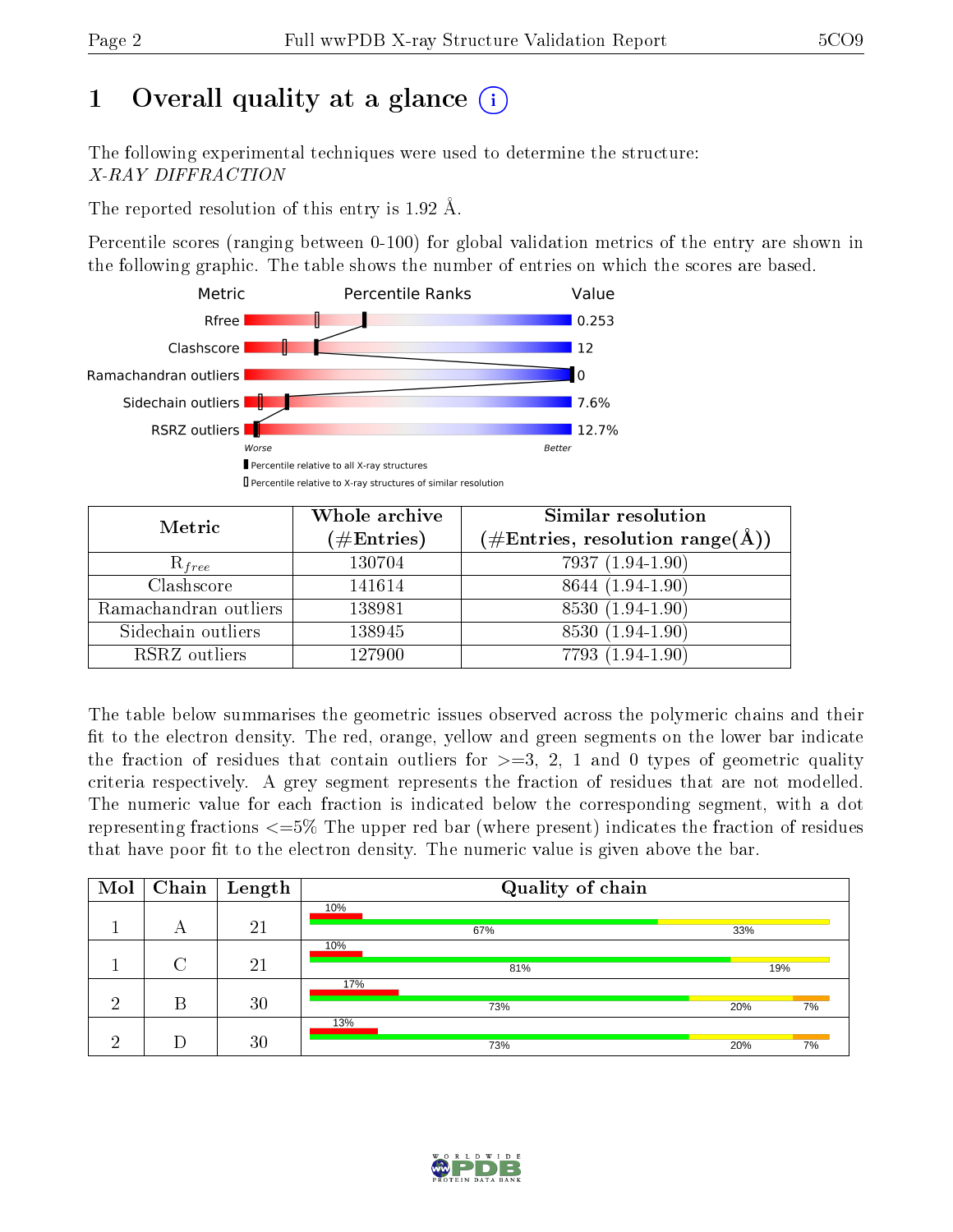# 2 Entry composition (i)

There are 5 unique types of molecules in this entry. The entry contains 932 atoms, of which 0 are hydrogens and 0 are deuteriums.

In the tables below, the ZeroOcc column contains the number of atoms modelled with zero occupancy, the AltConf column contains the number of residues with at least one atom in alternate conformation and the Trace column contains the number of residues modelled with at most 2 atoms.

| Mol |  | Chain Residues | Atoms         |            |     |  |  | ZeroOcc   AltConf   Trace |  |
|-----|--|----------------|---------------|------------|-----|--|--|---------------------------|--|
|     |  | 21             | Total C N O S |            |     |  |  |                           |  |
|     |  |                | 163           | 99 25 35 4 |     |  |  |                           |  |
|     |  |                | Total C N O S |            |     |  |  |                           |  |
|     |  | 178            | 106 28        |            | -40 |  |  |                           |  |

Molecule 1 is a protein called Insulin.

Molecule 2 is a protein called Insulin.

|  |   | $\text{Mol}$   Chain   Residues | <b>Atoms</b>  |  |  |  |  | $\rm ZeroOcc$   AltConf   Trace |  |
|--|---|---------------------------------|---------------|--|--|--|--|---------------------------------|--|
|  | Β | -30                             | Total C N O S |  |  |  |  |                                 |  |
|  |   | 274 177 48 47 2                 |               |  |  |  |  |                                 |  |
|  |   | 30                              | Total C N O S |  |  |  |  |                                 |  |
|  |   | 252.                            | 167 41 42     |  |  |  |  |                                 |  |

• Molecule 3 is ZINC ION (three-letter code: ZN) (formula: Zn).

|  | $Mol$   Chain   Residues | Atoms    | $ZeroOcc$   AltConf |
|--|--------------------------|----------|---------------------|
|  |                          | Total Zn |                     |
|  |                          | Total Zn |                     |

Molecule 4 is CHLORIDE ION (three-letter code: CL) (formula: Cl).

|  | $Mol$   Chain   Residues | Atoms    | ZeroOcc   AltConf |
|--|--------------------------|----------|-------------------|
|  |                          | Total Cl |                   |
|  |                          | Total Cl |                   |

• Molecule 5 is water.

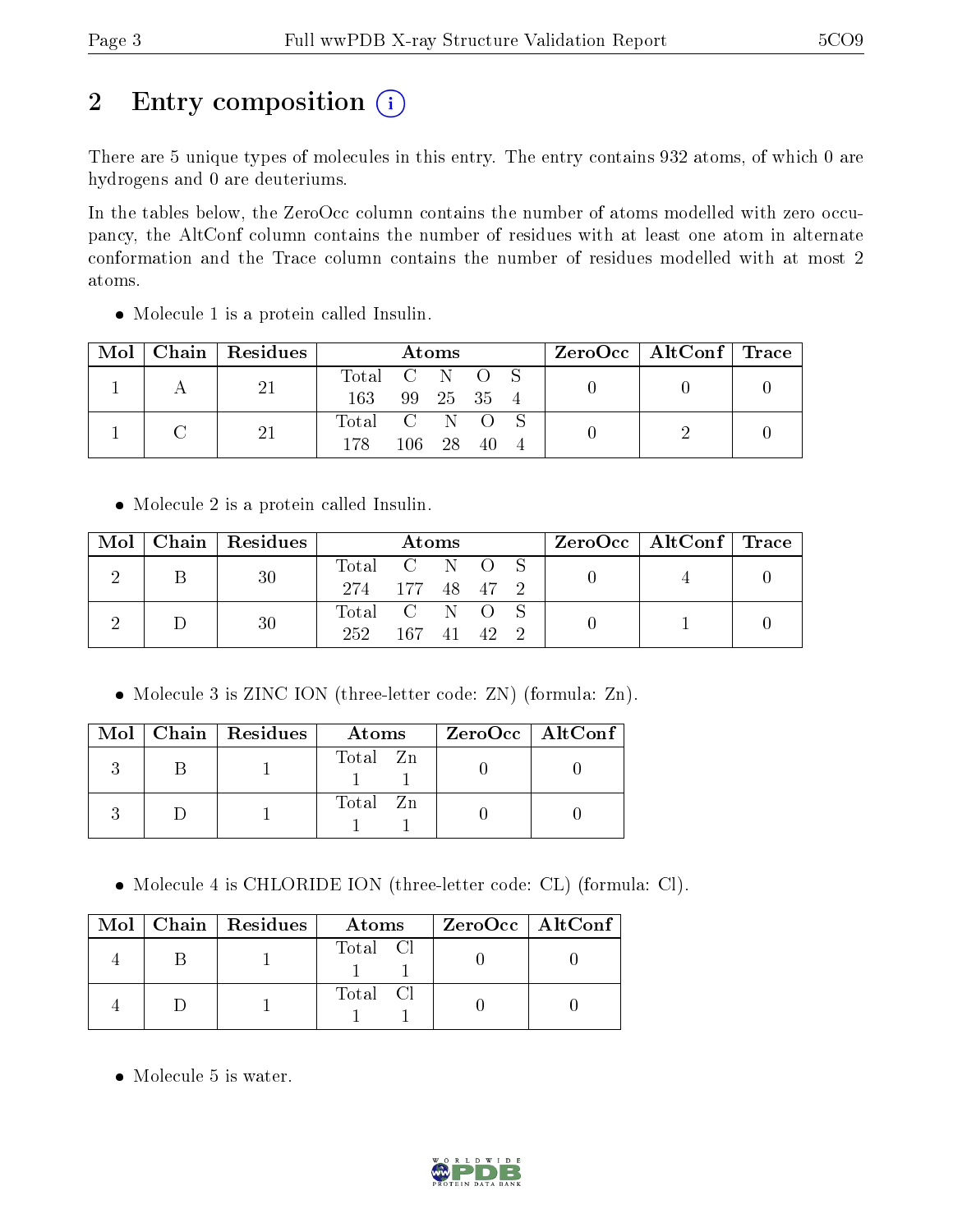| Mol |   | Chain   Residues | Atoms                                            | ZeroOcc   AltConf |
|-----|---|------------------|--------------------------------------------------|-------------------|
| 5   |   | 11               | Total<br>$\left( \right)$<br>11<br>11            |                   |
| 5   | B | 25               | Total<br>$\left( \right)$<br>25<br>25            |                   |
| 5   |   | 5                | Total<br>$\left( \right)$<br>$\overline{5}$<br>5 |                   |
| 5   |   | 20               | Total<br>$\left( \right)$<br>20<br>20            |                   |

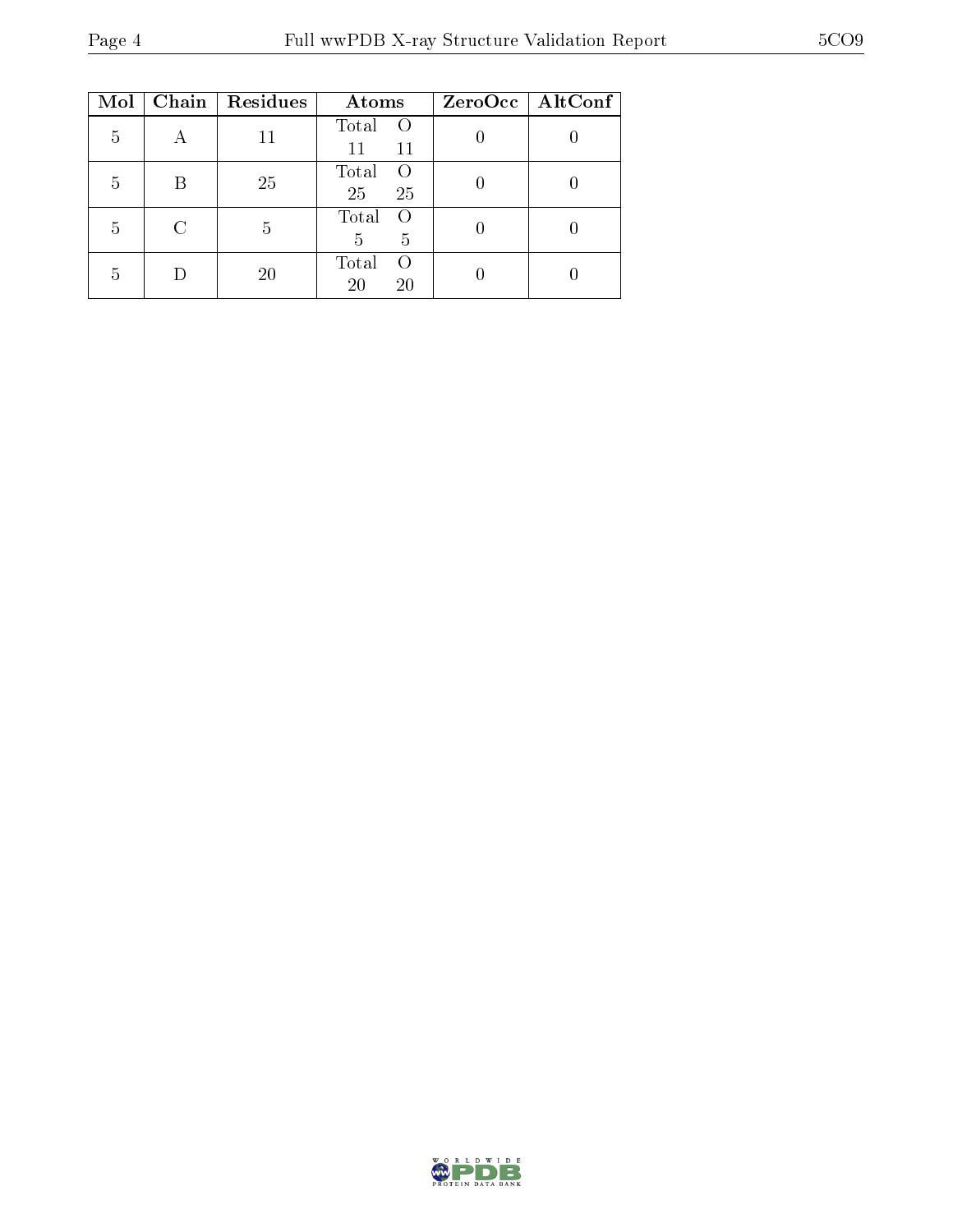# 3 Residue-property plots  $(i)$

These plots are drawn for all protein, RNA and DNA chains in the entry. The first graphic for a chain summarises the proportions of the various outlier classes displayed in the second graphic. The second graphic shows the sequence view annotated by issues in geometry and electron density. Residues are color-coded according to the number of geometric quality criteria for which they contain at least one outlier: green  $= 0$ , yellow  $= 1$ , orange  $= 2$  and red  $= 3$  or more. A red dot above a residue indicates a poor fit to the electron density (RSRZ  $> 2$ ). Stretches of 2 or more consecutive residues without any outlier are shown as a green connector. Residues present in the sample, but not in the model, are shown in grey.

| 10%<br>Chain A:                          | 67% | 33%       |
|------------------------------------------|-----|-----------|
| 롧<br>မ္ဘ                                 |     |           |
| • Molecule 1: Insulin                    |     |           |
| 10%<br>Chain C:                          | 81% | 19%       |
| e                                        |     |           |
| $\bullet$ Molecule 2: Insulin            |     |           |
| 17%<br>Chain B:                          | 73% | 20%<br>7% |
| E                                        |     |           |
| • Molecule 2: Insulin                    |     |           |
| 13%<br>Chain D:                          | 73% | 20%<br>7% |
| $\bullet$ (<br>F <sub>25</sub><br>g<br>忌 |     |           |

• Molecule 1: Insulin

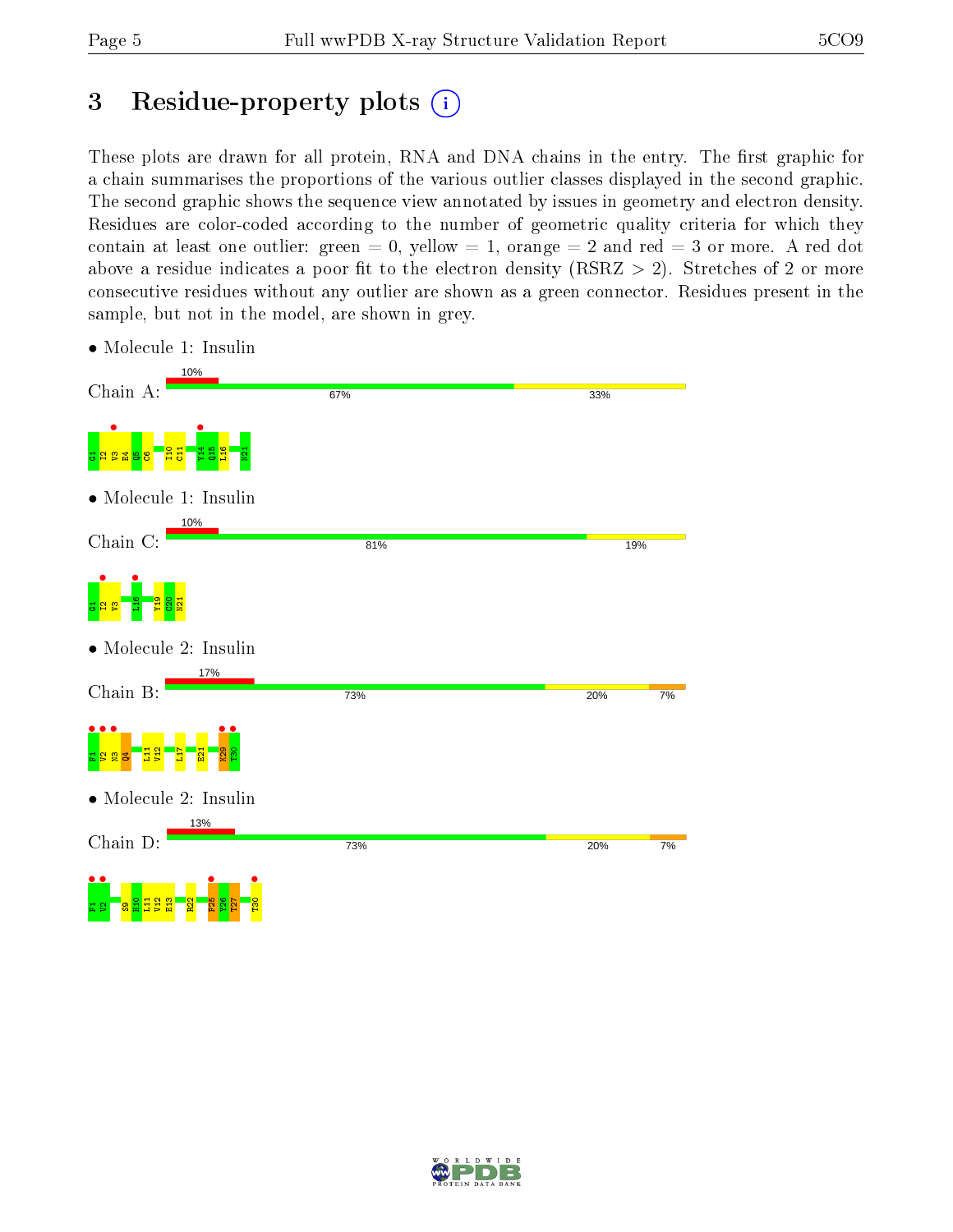# 4 Data and refinement statistics  $(i)$

| Property                                                                | <b>Value</b>                                     | Source     |
|-------------------------------------------------------------------------|--------------------------------------------------|------------|
| Space group                                                             | $H_3$                                            | Depositor  |
| Cell constants                                                          | $81.56\text{\AA}$<br>$81.56\text{\AA}$<br>33.71Å |            |
| a, b, c, $\alpha$ , $\beta$ , $\gamma$                                  | $90.00^{\circ}$ $90.00^{\circ}$ $120.00^{\circ}$ | Depositor  |
| Resolution $(\AA)$                                                      | $16.94 - 1.92$                                   | Depositor  |
|                                                                         | $16.94 - 1.92$                                   | <b>EDS</b> |
| % Data completeness                                                     | $99.0(16.94-1.92)$                               | Depositor  |
| (in resolution range)                                                   | 99.2 (16.94-1.92)                                | <b>EDS</b> |
| $R_{merge}$                                                             | (Not available)                                  | Depositor  |
| $rac{R_{sym}}{<1/\sigma(I)>1}$                                          | (Not available)                                  | Depositor  |
|                                                                         | $2.51$ (at 1.93Å)                                | Xtriage    |
| Refinement program                                                      | REFMAC 5.7.0029                                  | Depositor  |
|                                                                         | $\overline{0.188}$ , 0.237                       | Depositor  |
| $R, R_{free}$                                                           | $0.201 \quad , \quad 0.253$                      | DCC        |
| $R_{free}$ test set                                                     | $315$ reflections $(4.98\%)$                     | wwPDB-VP   |
| Wilson B-factor $(A^2)$                                                 | 17.7                                             | Xtriage    |
| Anisotropy                                                              | 0.044                                            | Xtriage    |
| Bulk solvent $k_{sol}$ (e/Å <sup>3</sup> ), $B_{sol}$ (Å <sup>2</sup> ) | $0.32$ , $38.1$                                  | <b>EDS</b> |
| L-test for twinning <sup>2</sup>                                        | $< L >$ = 0.53, $< L^2 >$ = 0.38                 | Xtriage    |
| Estimated twinning fraction                                             | $0.000$ for h,-h-k,-l                            | Xtriage    |
| Reported twinning fraction                                              | $0.852$ for H, K, L                              | Depositor  |
|                                                                         | $0.148$ for K, H, -L                             |            |
| Outliers                                                                | $0$ of 6321 reflections                          | Xtriage    |
| $\overline{F_o, F_c}$ correlation                                       | 0.93                                             | <b>EDS</b> |
| Total number of atoms                                                   | 932                                              | wwPDB-VP   |
| Average B, all atoms $(A^2)$                                            | $22.0\,$                                         | wwPDB-VP   |

Xtriage's analysis on translational NCS is as follows: The largest off-origin peak in the Patterson function is  $11.94\%$  of the height of the origin peak. No significant pseudotranslation is detected.

<sup>&</sup>lt;sup>2</sup>Theoretical values of  $\langle |L| \rangle$ ,  $\langle L^2 \rangle$  for acentric reflections are 0.5, 0.333 respectively for untwinned datasets, and 0.375, 0.2 for perfectly twinned datasets.



<span id="page-5-1"></span><span id="page-5-0"></span><sup>1</sup> Intensities estimated from amplitudes.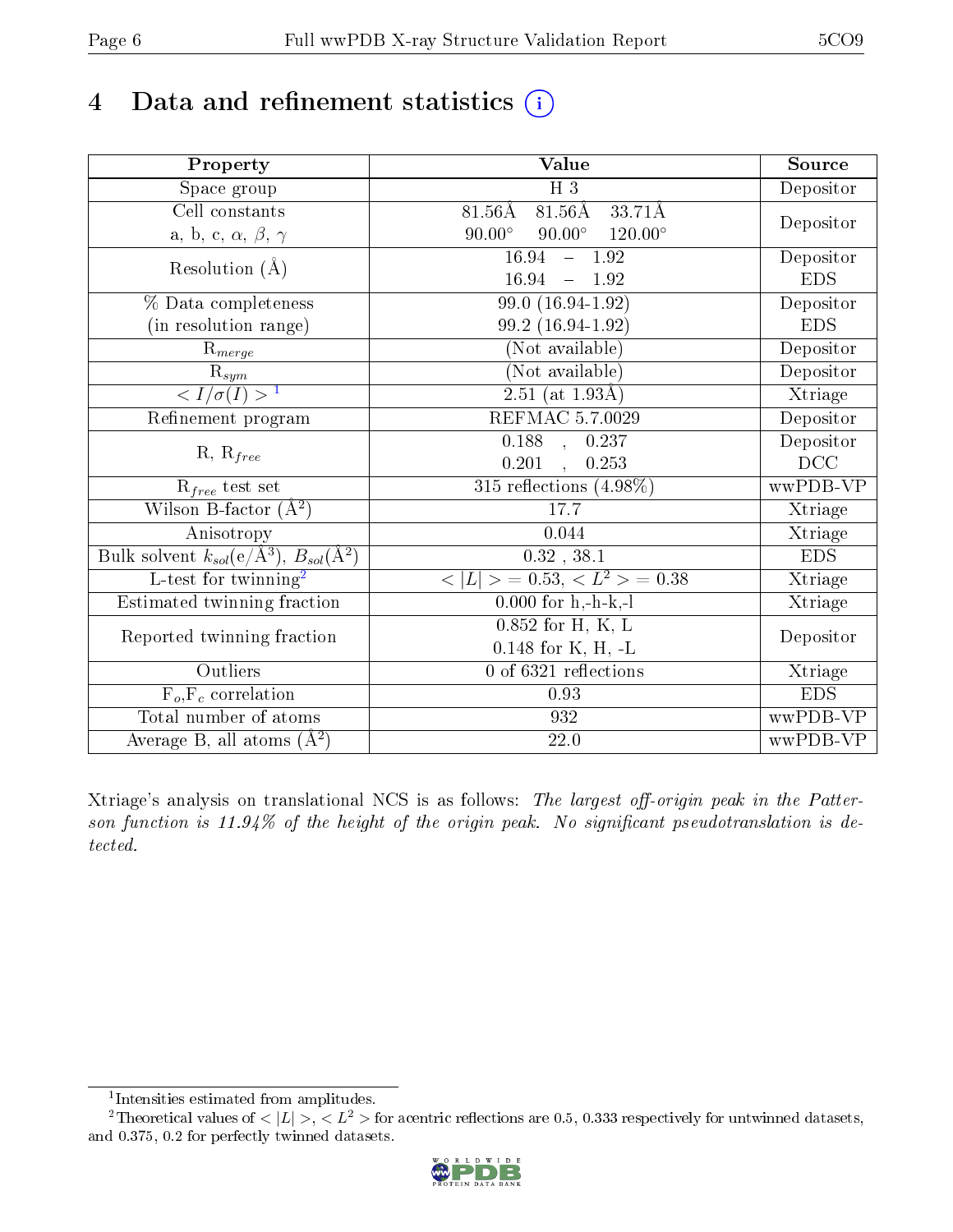# 5 Model quality  $(i)$

# 5.1 Standard geometry  $(i)$

Bond lengths and bond angles in the following residue types are not validated in this section: ZN, CL

The Z score for a bond length (or angle) is the number of standard deviations the observed value is removed from the expected value. A bond length (or angle) with  $|Z| > 5$  is considered an outlier worth inspection. RMSZ is the root-mean-square of all Z scores of the bond lengths (or angles).

|                             | Chain  |             | <b>Bond lengths</b> | Bond angles |            |  |
|-----------------------------|--------|-------------|---------------------|-------------|------------|--|
| Mol                         |        | <b>RMSZ</b> | $\# Z  > 5$         | <b>RMSZ</b> | H Z <br>>5 |  |
| 1                           |        | 1.00        | 0/164               | 0.98        | /220       |  |
| $\mathbf{1}$                | $\cap$ | 1.00        | 0/178               | 1.04        | 0/236      |  |
| $\mathcal{D}_{\mathcal{A}}$ | R      | 0.92        | 0/280               | 0.98        | 0/375      |  |
| 2                           |        | 0.94        | /260                | 0.87        | 0/351      |  |
| AH                          | All    | 0.96        | /882                | 0.96        | 1182       |  |

There are no bond length outliers.

There are no bond angle outliers.

There are no chirality outliers.

There are no planarity outliers.

## $5.2$  Too-close contacts  $\overline{1}$

In the following table, the Non-H and H(model) columns list the number of non-hydrogen atoms and hydrogen atoms in the chain respectively. The H(added) column lists the number of hydrogen atoms added and optimized by MolProbity. The Clashes column lists the number of clashes within the asymmetric unit, whereas Symm-Clashes lists symmetry related clashes.

| $\text{Mol}$ |   |     | $\boxed{\text{Chain}$ $\boxed{\text{Non-H}$ $\boxed{\text{H}(\text{model})}}$ | H(added) | $Class \mid Symm\text{-}\mathrm{Class}$ |
|--------------|---|-----|-------------------------------------------------------------------------------|----------|-----------------------------------------|
|              |   | 163 |                                                                               | 149      |                                         |
|              |   | 178 |                                                                               | 159      |                                         |
| ٠,           | B | 274 |                                                                               | 268      |                                         |
| ച            |   | 252 |                                                                               | 240      |                                         |
|              | R |     |                                                                               |          |                                         |
|              |   |     |                                                                               |          |                                         |
|              | В |     |                                                                               |          |                                         |
|              |   |     |                                                                               |          |                                         |
|              |   |     |                                                                               |          |                                         |

Continued on next page...

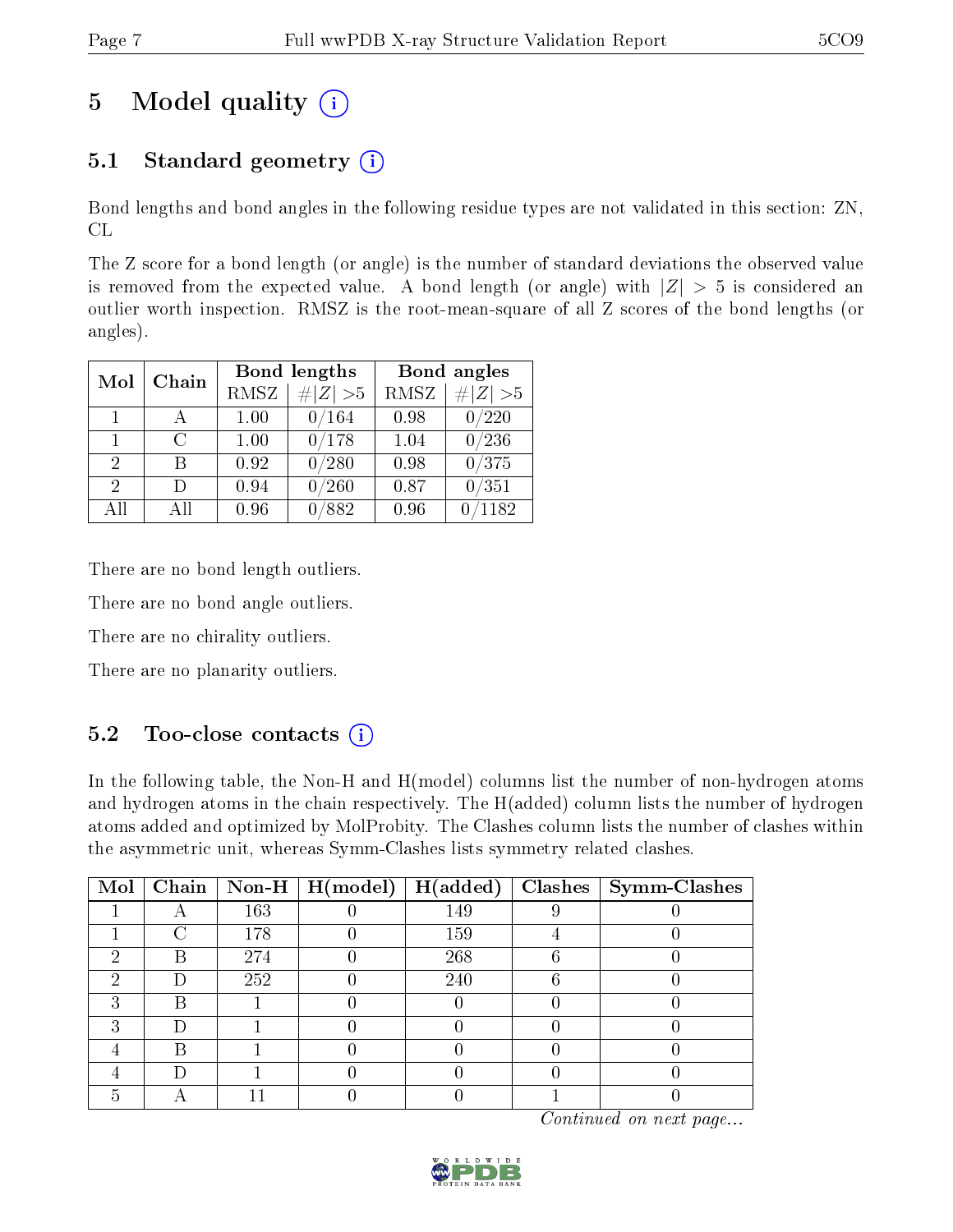| <u>o o reestado de francese de la compositiva de la contrada de la contrada de la contrada de la contrada de la </u> |  |  |  |  |  |                                                                    |  |  |
|----------------------------------------------------------------------------------------------------------------------|--|--|--|--|--|--------------------------------------------------------------------|--|--|
|                                                                                                                      |  |  |  |  |  | Mol   Chain   Non-H   H(model)   H(added)   Clashes   Symm-Clashes |  |  |
|                                                                                                                      |  |  |  |  |  |                                                                    |  |  |
|                                                                                                                      |  |  |  |  |  |                                                                    |  |  |
|                                                                                                                      |  |  |  |  |  |                                                                    |  |  |
|                                                                                                                      |  |  |  |  |  |                                                                    |  |  |

Continued from previous page...

The all-atom clashscore is defined as the number of clashes found per 1000 atoms (including hydrogen atoms). The all-atom clashscore for this structure is 12.

All (20) close contacts within the same asymmetric unit are listed below, sorted by their clash magnitude.

| Atom-1                       | Atom-2                                   | Interatomic    | Clash         |  |
|------------------------------|------------------------------------------|----------------|---------------|--|
|                              |                                          | distance $(A)$ | overlap $(A)$ |  |
| 1: A:10: ILE: HD12           | 2:B:3:ASN:HB3                            | 1.70           | 0.72          |  |
| 1:C:2:ILE:HG22               | 5:C:102:HOH:O                            | 1.95           | 0.67          |  |
| 1: A: 4: GLU: CD             | 1:A:4:GLU:H                              | 1.99           | 0.66          |  |
| 2: D: 9: SER: O              | 2:D:13:GLU:HG3                           | 2.00           | 0.62          |  |
| 1: A: 11: CYS: SG            | 5:B:201:HOH:O                            | 2.57           | 0.59          |  |
| 1:A:2:ILE:HG12               | 2:B:11:LEU:HD21                          | 1.85           | 0.59          |  |
| 2:B:4:GLN:O                  | 5:B:201:HOH:O                            | 2.17           | 0.57          |  |
| 1:A:2:ILE:HG23               | 1: A:3: VAL: N                           | 2.19           | 0.56          |  |
| 1: A: 4: GLU: CD             | 1:A:4:GLU:N                              | 2.59           | 0.55          |  |
| $2:D:25\overline{[A]:PHE:N}$ | 2:D:25[A]:PHE:CD1                        | 2.75           | 0.55          |  |
| 2:B:2:VAL:HG23               | 2:B:4:GLN:OE1                            | 2.15           | 0.46          |  |
| 1: A:2: ILE: CG2             | 1: A:3: VAL: N                           | 2.81           | 0.44          |  |
| 2:B:12:VAL:HG23              | 2:D:12:VAL:HG12                          | 2.00           | 0.44          |  |
| 1:C:21[A]:ASN:HB2            | 2:D:22:ARG:O                             | 2.18           | 0.44          |  |
| 1:A:2:ILE:HG23               | 1: A:3: VAL:H                            | 1.82           | 0.43          |  |
| 1:C:3:VAL:HA                 | 2:D:11:LEU:CD2                           | 2.47           | 0.43          |  |
| 5:A:107:HOH:O                | 2:D:27:THR:HG23                          | 2.19           | 0.42          |  |
| 1:C:2:ILE:HB                 | 1:C:19:TYR:CE2                           | 2.55           | 0.41          |  |
| 1: A:6: CYS:SG               | 1: A: 16: LEU: HD21                      | 2.60           | 0.41          |  |
| 2:B:29[A]:LYS:CE             | $2:B:29[\overline{A}]:LYS:H\overline{A}$ | 2.51           | 0.41          |  |

There are no symmetry-related clashes.

## 5.3 Torsion angles (i)

### 5.3.1 Protein backbone (i)

In the following table, the Percentiles column shows the percent Ramachandran outliers of the chain as a percentile score with respect to all X-ray entries followed by that with respect to entries of similar resolution.

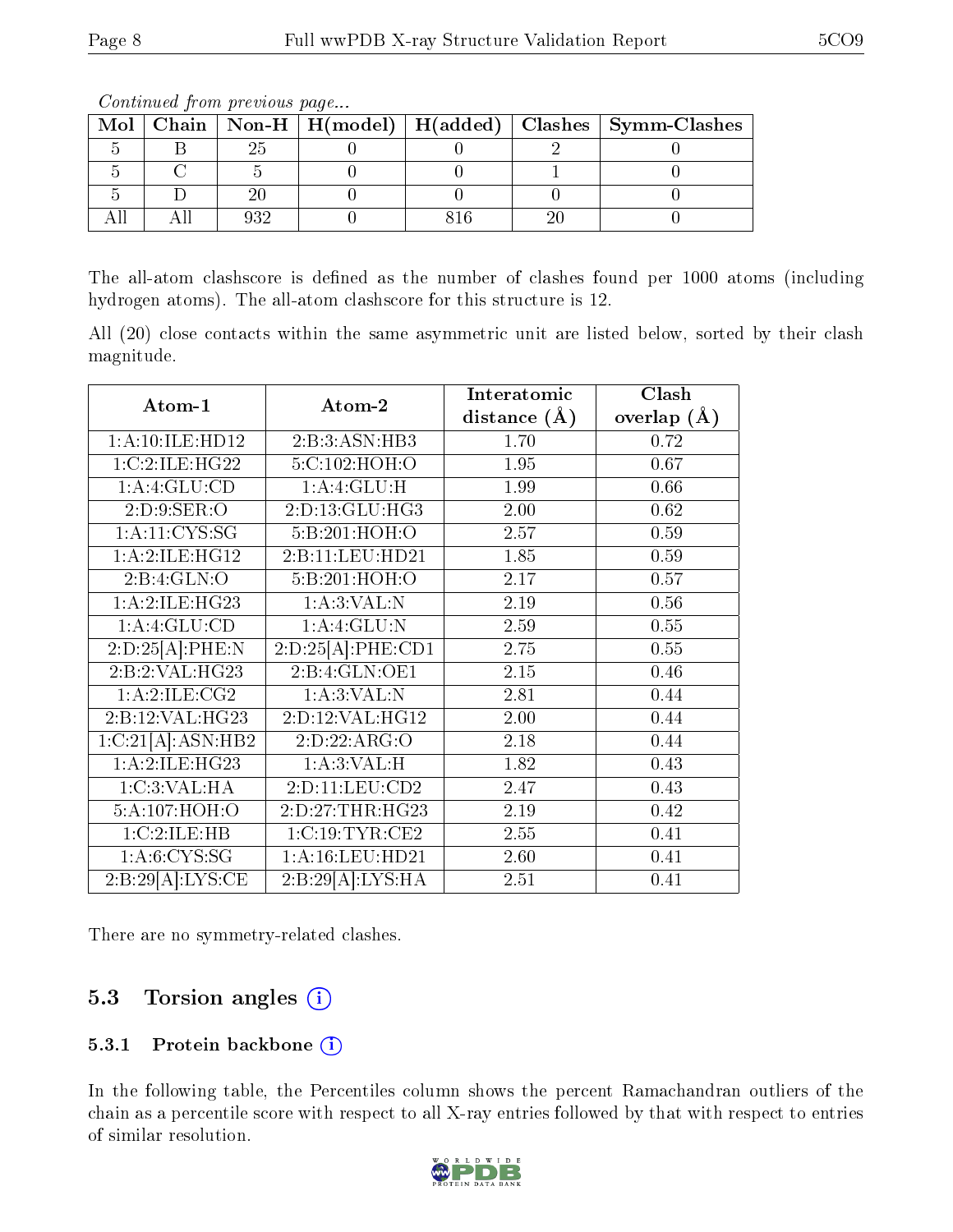| Mol            | Chain   | Analysed          | Favoured     | Allowed   | Outliers | Percentiles |     |
|----------------|---------|-------------------|--------------|-----------|----------|-------------|-----|
|                | А       | $19/21(90\%)$     | $18(95\%)$   | $1(5\%)$  |          | 100         | 100 |
|                | $\rm C$ | 20/21(95%)        | 18 $(90\%)$  | $2(10\%)$ |          | 100         | 100 |
| $\overline{2}$ | Β       | $31/30$ $(103\%)$ | 29 $(94\%)$  | $2(6\%)$  |          | 100         | 100 |
| $\overline{2}$ | D       | 29/30(97%)        | 29 $(100\%)$ |           |          | 100         | 100 |
| All            | All     | 99/102(97%)       | 94 (95%)     | 5(5%)     |          | 100         | 100 |

The Analysed column shows the number of residues for which the backbone conformation was analysed, and the total number of residues.

There are no Ramachandran outliers to report.

### 5.3.2 Protein sidechains (i)

In the following table, the Percentiles column shows the percent sidechain outliers of the chain as a percentile score with respect to all X-ray entries followed by that with respect to entries of similar resolution.

The Analysed column shows the number of residues for which the sidechain conformation was analysed, and the total number of residues.

| Mol                         | Chain         | Analysed        | Rotameric   | Outliers  |              | Percentiles |  |  |
|-----------------------------|---------------|-----------------|-------------|-----------|--------------|-------------|--|--|
|                             | А             | $20/20$ (100%)  | $20(100\%)$ |           | 100          | 100         |  |  |
|                             | $\mathcal{C}$ | $22/20$ (110\%) | $22(100\%)$ |           | 100          | 100         |  |  |
| $\overline{2}$              | B             | $30/26$ (115%)  | 25(83%)     | 5(17%)    |              | 0           |  |  |
| $\mathcal{D}_{\mathcal{L}}$ | D             | $27/26$ (104%)  | 23 (85%)    | $4(15\%)$ | $\mathbf{Q}$ |             |  |  |
| All                         | All           | 99/92(108%)     | $90(91\%)$  | $9(9\%)$  |              | 3           |  |  |

All (9) residues with a non-rotameric sidechain are listed below:

| Mol            | Chain  | Res   | <b>Type</b> |
|----------------|--------|-------|-------------|
| $\overline{2}$ | В      |       | <b>GLN</b>  |
| $\overline{2}$ | В      | 17    | LEU         |
| 2              | B      | 21    | GLU         |
| $\overline{2}$ | В      | 29[A] | <b>LYS</b>  |
| $\overline{2}$ | В      | 29 B  | <b>LYS</b>  |
| $\overline{2}$ | I)     | 25[A] | PHE         |
| $\overline{2}$ | $\Box$ | 25 B  | PHE         |
| $\overline{2}$ | Ð      | 27    | THR         |
| 2              |        | 30    | THR         |

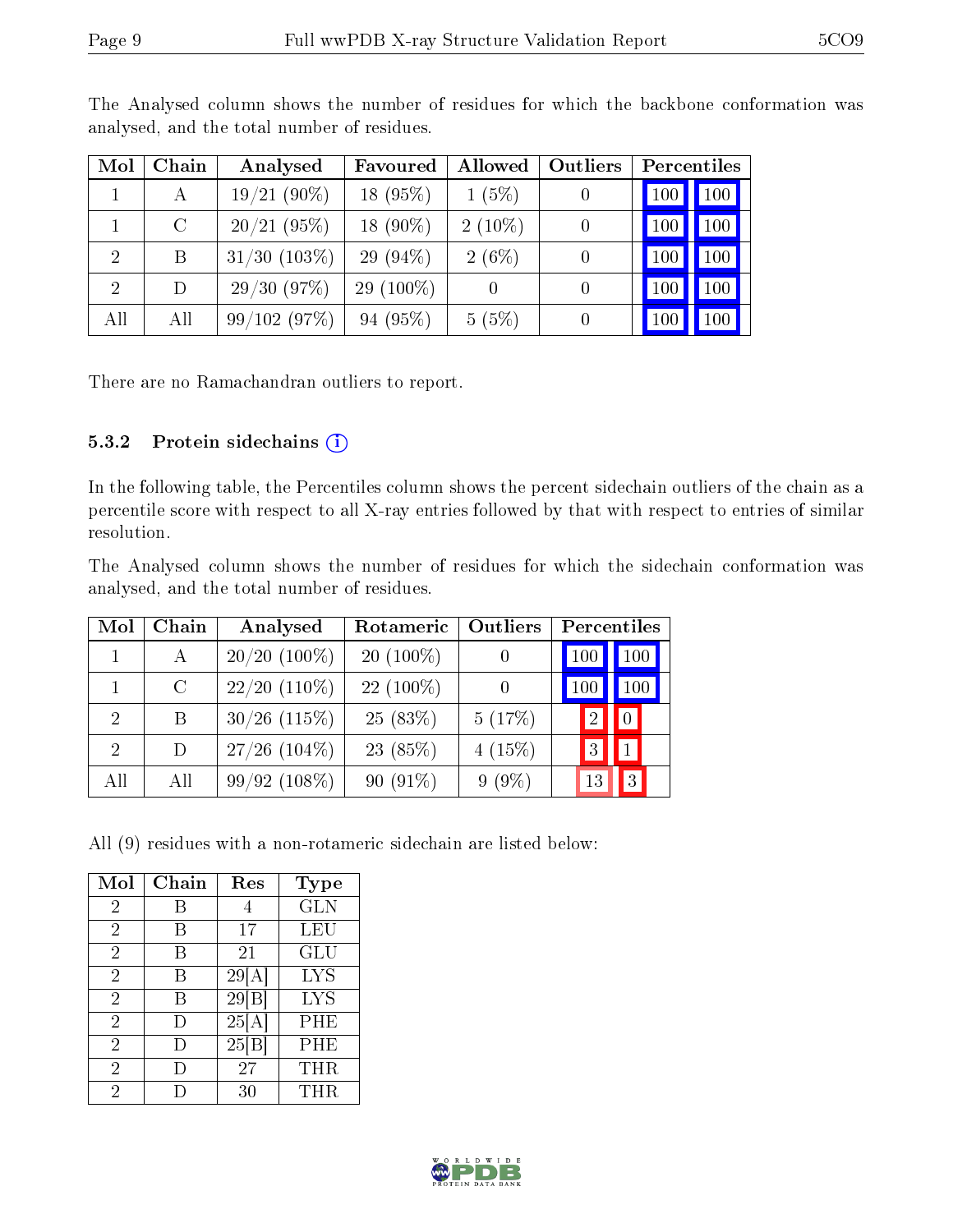Some sidechains can be flipped to improve hydrogen bonding and reduce clashes. All (1) such sidechains are listed below:

| וסי | Chain | Res | Type |
|-----|-------|-----|------|
|     |       |     |      |

#### $5.3.3$  RNA  $(i)$

There are no RNA molecules in this entry.

#### 5.4 Non-standard residues in protein, DNA, RNA chains (i)

There are no non-standard protein/DNA/RNA residues in this entry.

#### 5.5 Carbohydrates  $(i)$

There are no carbohydrates in this entry.

## 5.6 Ligand geometry (i)

Of 4 ligands modelled in this entry, 4 are monoatomic - leaving 0 for Mogul analysis.

There are no bond length outliers.

There are no bond angle outliers.

There are no chirality outliers.

There are no torsion outliers.

There are no ring outliers.

No monomer is involved in short contacts.

### 5.7 [O](https://www.wwpdb.org/validation/2017/XrayValidationReportHelp#nonstandard_residues_and_ligands)ther polymers  $(i)$

There are no such residues in this entry.

### 5.8 Polymer linkage issues  $(i)$

There are no chain breaks in this entry.

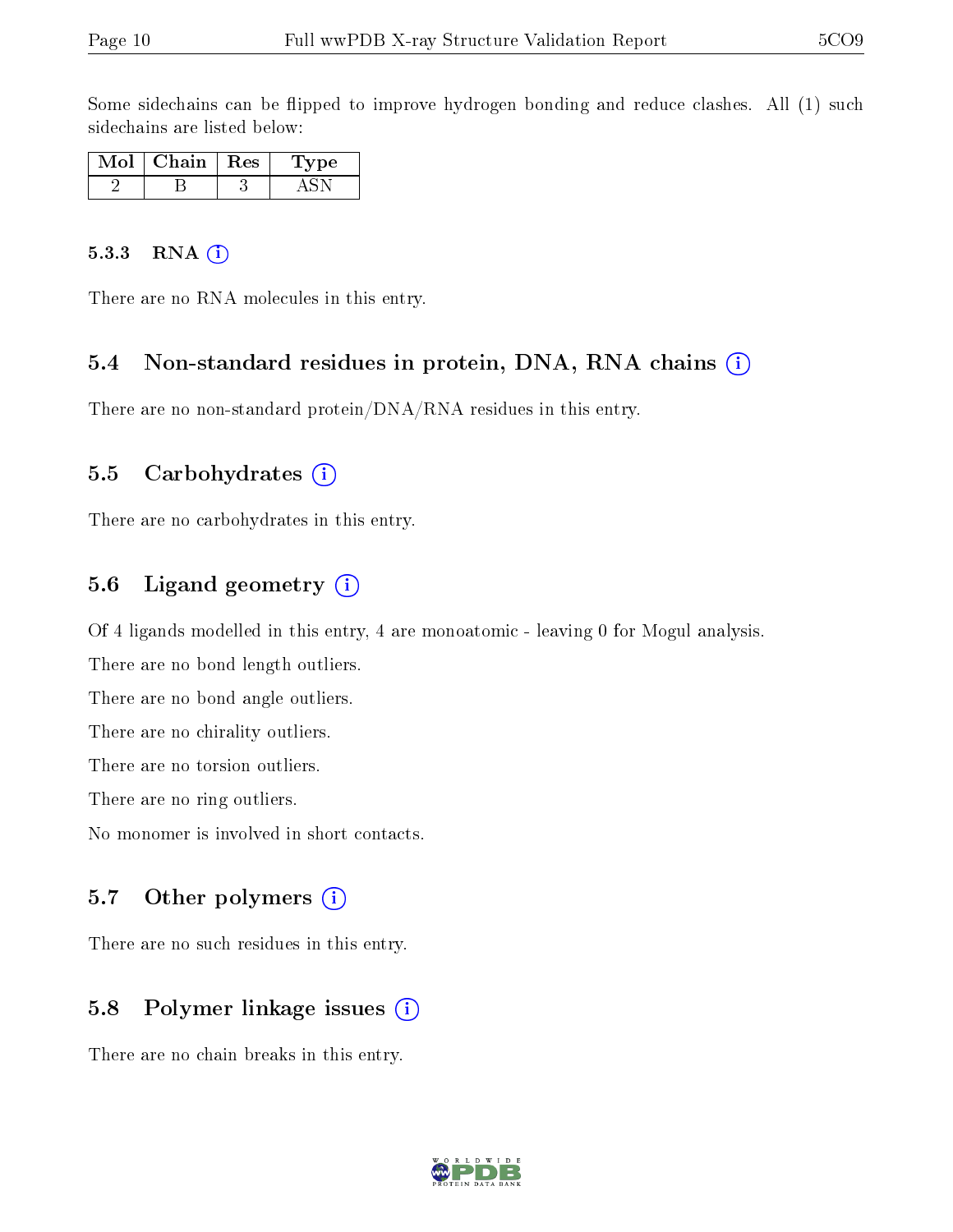# 6 Fit of model and data  $(i)$

# 6.1 Protein, DNA and RNA chains  $(i)$

In the following table, the column labelled  $#RSRZ> 2'$  contains the number (and percentage) of RSRZ outliers, followed by percent RSRZ outliers for the chain as percentile scores relative to all X-ray entries and entries of similar resolution. The OWAB column contains the minimum, median,  $95<sup>th</sup>$  percentile and maximum values of the occupancy-weighted average B-factor per residue. The column labelled ' $Q< 0.9$ ' lists the number of (and percentage) of residues with an average occupancy less than 0.9.

| Mol | Chain         | Analysed          | $<$ RSRZ $>$ | $\#\text{RSRZ}{>}2$     |               | $OWAB(A^2)$    | Q <sub>0.9</sub> |
|-----|---------------|-------------------|--------------|-------------------------|---------------|----------------|------------------|
|     | А             | $21/21$ (100%)    | 0.73         | $2(9\%)$<br> 8          |               | 17, 23, 33, 37 |                  |
|     | $\mathcal{C}$ | $21/21$ (100\%)   | 0.74         | $2(9\%)$ 8              | $\mathbf{I}9$ | 15, 21, 30, 33 |                  |
| 2   | B             | $30/30$ $(100\%)$ | 0.95         | $5(16\%)$ 1             |               | 8, 15, 50, 57  |                  |
| 2   |               | $30/30$ $(100\%)$ | 0.78         | 4 $(13\%)$ 3            | 3             | 7, 14, 36, 50  |                  |
| All | All           | $102/102$ (100%)  | 0.81         | $\vert$ 3<br>$13(12\%)$ | 4             | 7, 20, 38, 57  |                  |

All (13) RSRZ outliers are listed below:

| Mol            | Chain | Res            | Type       | <b>RSRZ</b> |
|----------------|-------|----------------|------------|-------------|
| $\overline{2}$ | Β     | 30 A           | THR        | 6.2         |
| $\overline{2}$ | Ð     | 30             | THR        | 5.6         |
| $\overline{2}$ | В     | 1              | PHE        | 5.1         |
| $\overline{2}$ | D     | 1              | PHE        | 3.7         |
| $\overline{2}$ | В     | 29 A           | <b>LYS</b> | 3.4         |
| $\overline{2}$ | B     | $\overline{2}$ | VAL        | 3.3         |
| $\overline{2}$ | В     | 3              | <b>ASN</b> | 3.1         |
| $\mathbf{1}$   | С     | $\overline{2}$ | ILE        | 3.0         |
| $\overline{2}$ | D     | $\overline{2}$ | VAL        | 2.7         |
| $\overline{1}$ | А     | 3              | VAL        | 2.5         |
| $\overline{2}$ | D)    | 25 A           | PHE        | 2.2         |
| $\mathbf{1}$   | C     | 16             | LEU        | 2.2         |
| 1              | А     | 14             | TYR        | 2.0         |

## 6.2 Non-standard residues in protein, DNA, RNA chains (i)

There are no non-standard protein/DNA/RNA residues in this entry.